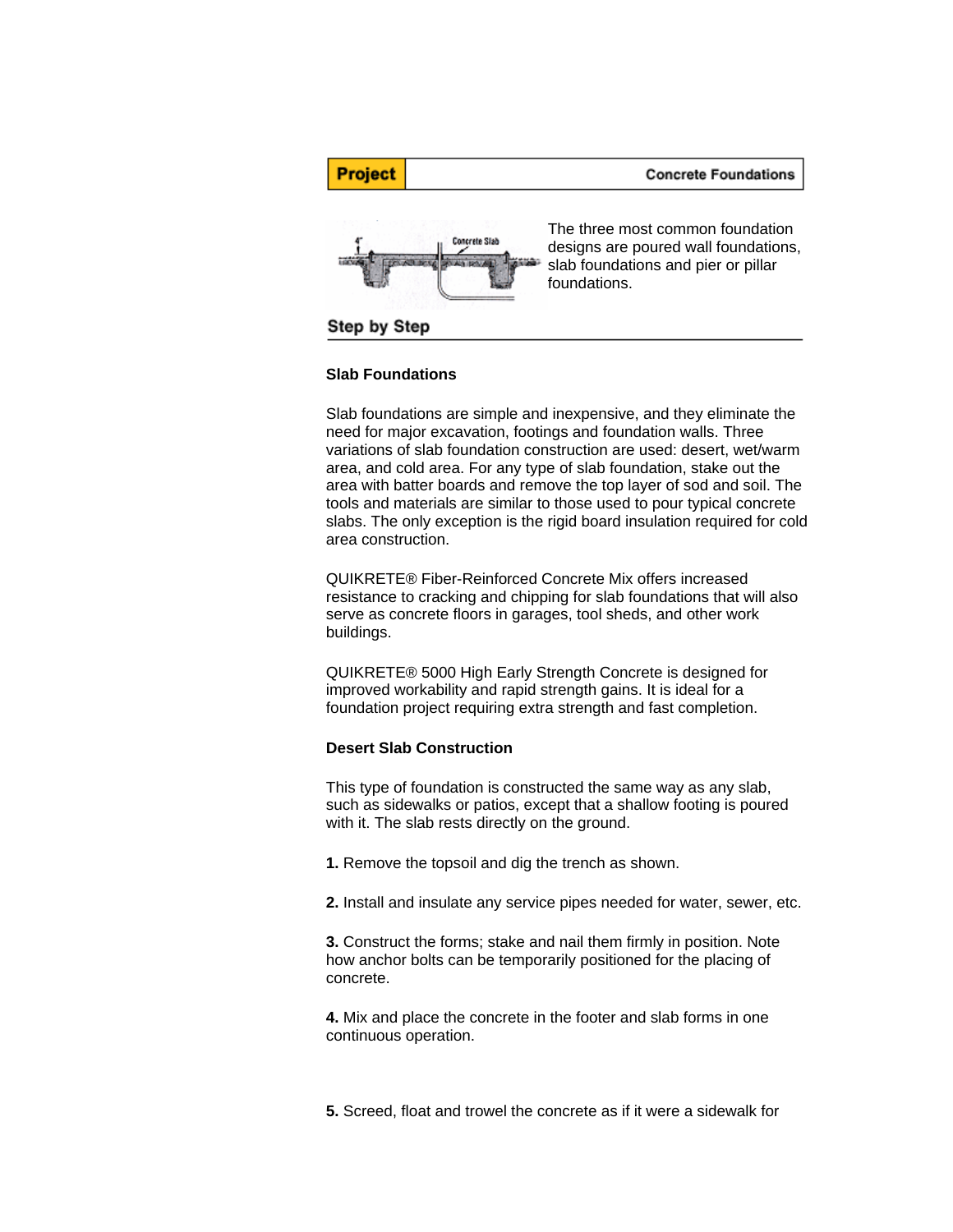

For larger slabs use a length of 4" x 4" lumber as a temporary screed guide.

**7.** Cure the concrete for 5 to 7 days.

## **Wet/Warm Area Construction**

This type of slab is used in wet/warm areas that are free of freezing problems. The footer and slab sections are poured in two steps, and a moisture barrier is installed.

**1.** Construct and install two separate forms as shown. Use short lengths of board to hold the inner form in position. Fill the inner form with an 8" (200mm) base of QUIKRETE® All-Purpose Gravel or crushed stone and install a moisture barrier, such as 6-mil plastic sheathing over the gravel.

**2.** Place the concrete in the footer trench 4" (100mm) short of the top of the form. Allow the concrete time to set up and retain its shape (1 to 2 days.)

**3.** Remove the inner form. Apply a coat of QUIKRETE® Concrete Bonding Adhesive to the exposed footer surface.

**4.** Pour, screed, and finish the balance of the slab form, removing the temporary screed guides as you proceed.

**5.** Cure the concrete for 5 to 7 days.

# **Cold Area Construction**

The footer section of this slab must extend below the frost line, and the slab itself must be insulated with rigid board insulation.